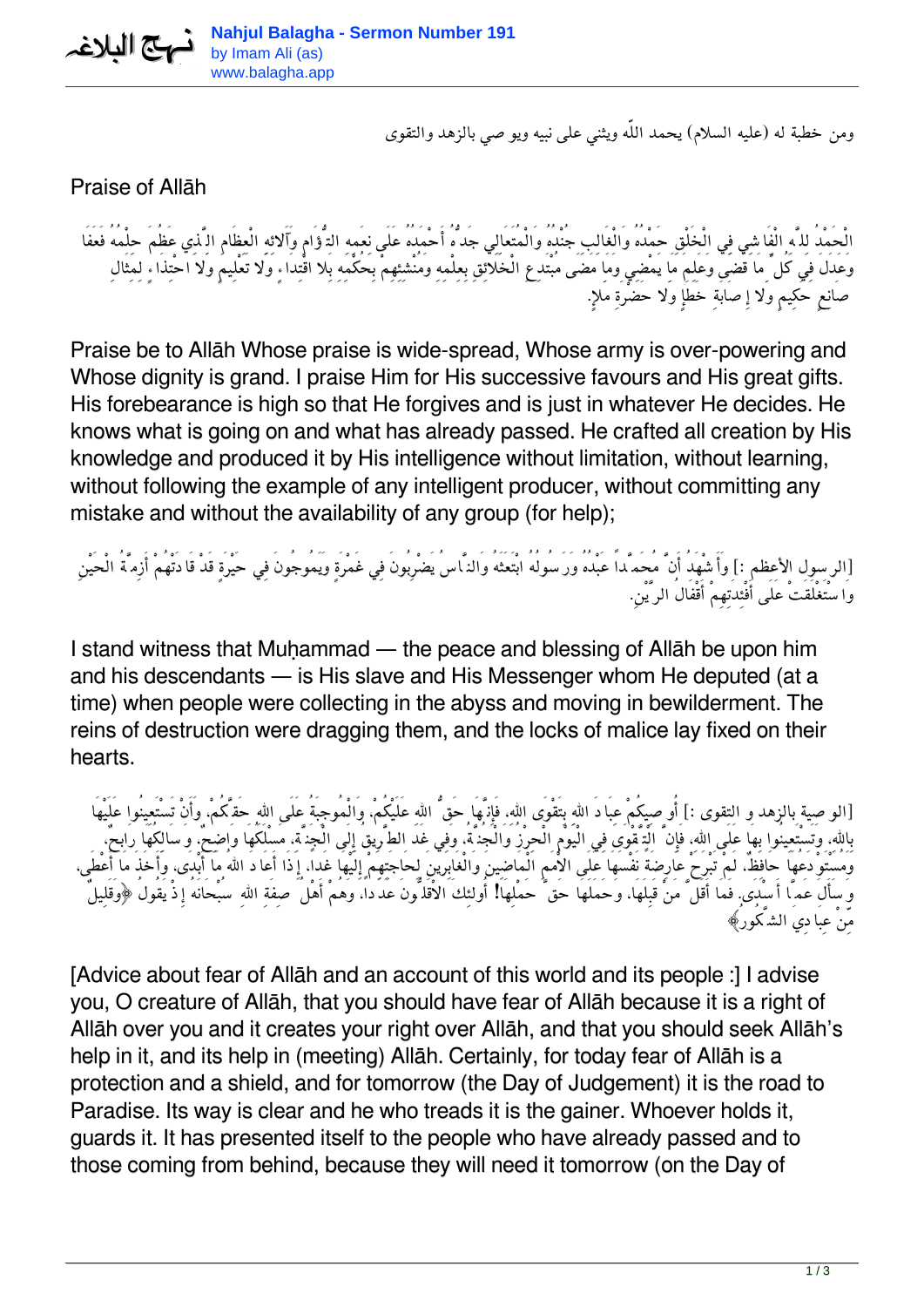Judgement) when Allāh will revive His creation again, take back what He has given and take account of what He has bestowed. How few will be those who accept it and practise it as it ought to be practised. They will be very few in number, and they are the people who correspond to the description given by Allāh, the Glorified, when He says : ". . . And very few of M y creatures are grateful!" (Qur'ān, 34:13)

*فَأَهْطِعُوا بِأَسْمَاعِكُمْ إِلَيْهَا، وأكظّوا بِجِدِّكُمْ عَلَيْهَا، وَاعْتَاضُوهَا مِنْ كُلِّ سَلَف خَلَفا،ً وَمِنْ كُلِّ مُخَالِف مُوَافِقا.ً أَيْقِظُوا بِهَا نَوْمَكُم،ْ واقْطَعُوا بِهَا يَوْمَكُم،ْ وَأَشْعِرُوهَا قُلُوبَكُم،ْ وَارْحَضُوا بِهَا ذُنُوبَكُم،ْ وَدَاوُوا بِهَا الاْسْقَام،َ وَبَادِرُوا بِهَا الْحِمَام،َ وَاعْتَبِرُوا بِمَنْ أَضَاعَهَا، وَلاَ يَعْتَبِرَنَّ بِكُمْ مَنْ أَطَاعَهَا. أَلاَ وصُونُوهَا وَتَصَوَّنُوا بِهَا،*

Therefore, hasten with your ears towards it and intensify your efforts for it. Make it a substitute for all your past (shortcomings) to take their place as a successor, and make it your supporter against every opponent. Turn your sleep into wakefulness by its help, and pass your days with it. Make it the equipment of your hearts, wash your sins with it, treat your ailments with it and hasten towards your death with it. Take a lesson from him who neglects it, so that others who follow it should not take a lesson from you (i.e., from your neglecting it). Beware, therefore; you should take care of it and should take care of yourselves through it.

*وَكُونُو عَنِ الدُّنْيَا نُزَّاها،ً وَإِلَى الاْخِرَةِ وُلاَّهاً وَلاَ تَضَعُوا مَنْ رَفَعَتْهُ التَّقْوَى، وَلاَ تَرْفَعُوا مَنْ رَفَعَتْهُ الدُّنْيَا، وَلاَ تَشِيمُوا بَارِقَهَا، وَلاَ تَسْمَعُوا نَاطِقَهَا، وَلاَ تُجِيبُوا نَاعِقَهَا، وَلاَ تَسْتَضِيئُوا بِإِشْرَاقِهَا، وَلاَ تُفْتَنُوا بِأَعْلاَقِهَا، فَإِنَّ بَرْقهَا خَالِب،ٌ وَنُطْقَهَا كَاذِب،ٌ وَأَمْوَالَهَا مَحْرُوبة،ٌ وَأَعْلاَقَهَا مَسْلُوبَة.ٌ*

Keep away from this world and proceed towards the next world infatuatedly. Do not regard humble he whom fear of Allāh has given a high position, and do not accord a high position to him whom this world has given a high position. Do not keep your eyes on the shining clouds of the world, do not listen to him who speaks of it, do not respond to him who calls towards it, do not seek light from its glare, and do not die in its precious things, because its brightness is deceitful, its words are false, its wealth is liable to be looted, and its precious thing are to be taken away.

أَلاَ وَهِيَ الْمُتَصَدِّيَّةُ الْعَنُونُ، وَالْجَامِحَةُ الْحَرُونُ، وَالْمَائِنَةُ الْخَأُون، وَالْجَحُودُ الْكَنُودُ، وَالْعَنُودُ الصَّدُودُ، وَالْحَيُودُ الْمَيُودُ. حَالُهَا *انْتِقَال،ٌ وَوَطْأَتُهَا زِلْزَال،ٌ وَعِزُّهَا ذُلٌّ، وَجِدُّهَا هَزْل،ٌ وَعُلْوُهَا سُفْل،ٌ دَارُ حَرَب وَسَلَب، وَنَهْب وَعَطَب، أَهْلُهَا عَلَى سَاق وَسِيَاق، وَلَحَاق وَفِرَاق. قَدْ تَحَيَّرَتْ مَذَاهِبُهَا، وَأَعْجَزَتْ مَهَارِبُهَا، وَخَابَتْ مَطَالِبُهَا، فَأَسْلَمَتْهُمُ الْمَعَاقِل،ُ وَلَفَظَتْهُمُ الْمَنَازِل،ُ وَأَعْيَتْهُمُ الْـمَحَاوِلُ*

Beware, this world attracts and then turns away. It is stubborn, refusing to go ahead. It speaks lies and misappropriates. It disowns and is ungrateful. It is malicious and abandons (its lovers). It attracts but causes trouble. Its condition is changing, its step shaking, its honour disgrace, its seriousness jest, and its height